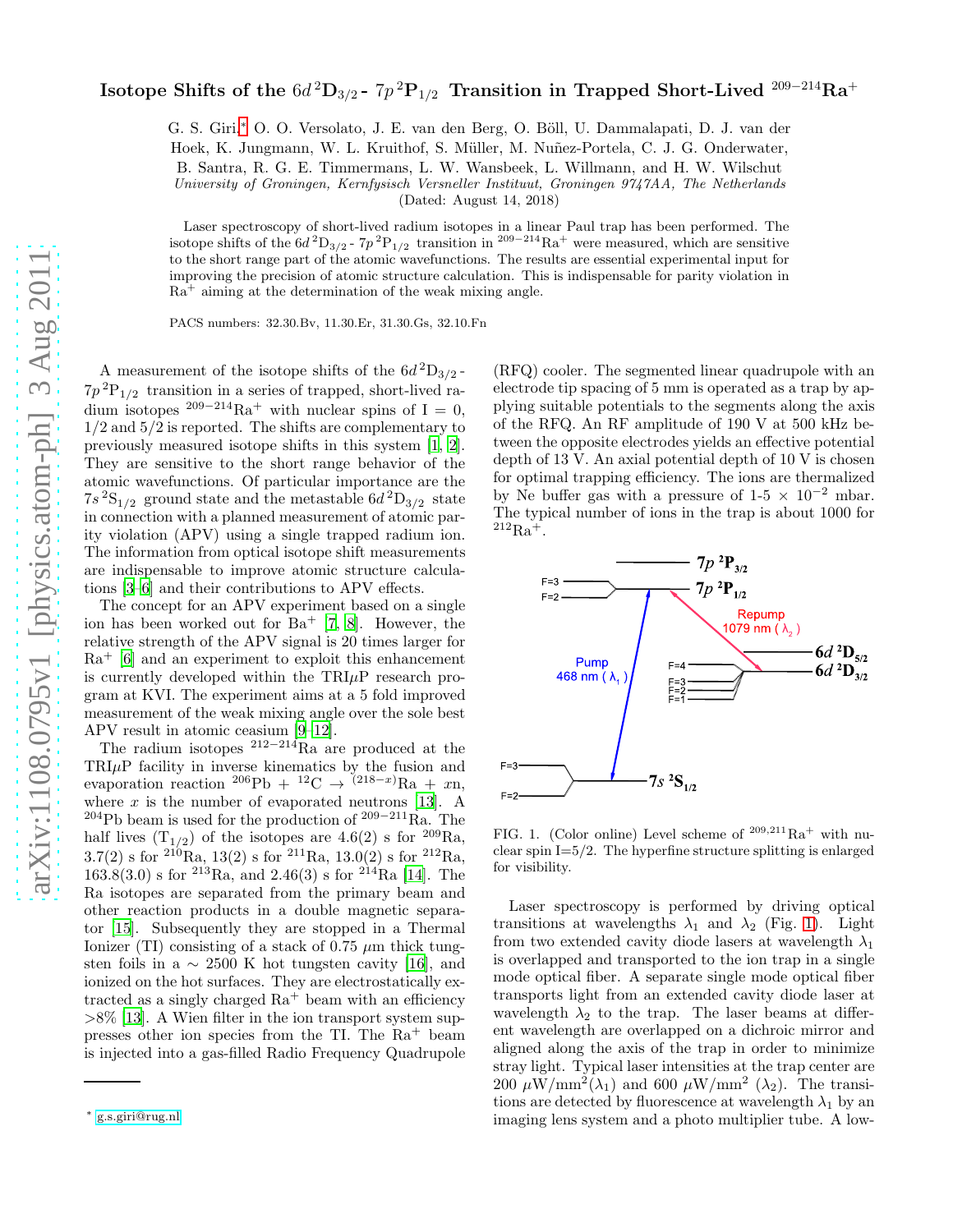

<span id="page-1-0"></span>FIG. 2. (Color online) Schematics for ion trapping and laser spectroscopy. Repump laser I (auxiliary laser) is continuously locked to the wavelength meter. This is also cross-referenced to the frequency comb and serves as a reference laser. Repump laser II is used for spectroscopy. Both the pump lasers are used for spectroscopy and they are monitored with a tellurium  $(T_{e_2})$  molecular reference.

pass filter with 80% transmission for wavelengths shorter than 500 nm suppresses unwanted stray light. The setup is shown in Fig. [2.](#page-1-0)

The wavelengths of the lasers are monitored by two commercial wavelength meters with an absolute frequency uncertainty of 50 MHz. This was achieved by calibrating them against the molecular iodine  $I_2$  reference line R116(2-9)a15 at  $\nu_{I_2} = 419,686,834(3)$  MHz employing saturated absorption spectroscopy [\[17\]](#page-4-5). The laser at wavelength  $\lambda_1$  is stabilized to a fraction of the Doppler broadened linewidth of about 300 MHz (FWHM) while the frequency of the laser at  $\lambda_2$  is determined with the help of an optical frequency comb. The latter is achieved by employing an auxiliary laser at wavelength  $\lambda_2$ , which is referenced against the frequency comb by a beatnote  $f_{\text{BeatComb}} = \nu_{\text{aux}} - \nu_{m^{\text{th}}}$ , where  $\nu_{\text{aux}}$  is the frequency of auxiliary laser and  $\nu_{m^{th}}$  is the frequency of the  $m^{th}$  comb line. The signal-to-noise ratio of the beatnote is typically 40 dB with 1 MHz bandwidth. The frequency  $\nu_{\text{Laser}}$ of the laser which drives the  $6d^2D_{3/2}$ -  $7p^2P_{1/2}$  transition is determined by the beatnote frequency  $f_{\text{BeatLaser}}$  $= \nu_{\rm Laser} - \nu_{\rm aux}$  with the auxiliary laser, yielding

$$
\nu_{\text{Laser}} = m \times f_{\text{REP}} + f_{\text{CEO}} + f_{\text{BeatComb}} + f_{\text{BeatLaser}}.
$$
 (1)

Here, m is the mode number,  $f_{\text{REP}} = 250,041,000$  Hz is the repetition rate and  $f_{\text{CEO}}=20,000,000$  Hz is the carrier-envelope-offset frequency of the comb. The accuracy of the frequency comb is derived from a GPS stabilized Rb clock to be better than  $10^{-11}$  which is not limiting the precision of the results presented in this

<span id="page-1-1"></span>TABLE I. Measured frequencies of the transitions in even isotopes with respect to the frequency  $\nu_{m<sup>th</sup>}$  of the  $m<sup>th</sup>$  comb line in MHz.

|                                    | $^{210}Ra^{+}$ | $^{212}Ra$ <sup>+</sup> | $^{214}Ra$ <sup>+</sup> |
|------------------------------------|----------------|-------------------------|-------------------------|
| $\sqrt{6d^2D_{3/2} - 7p^2P_{1/2}}$ | 200(11)        | 1059(2)                 | 2084(11)                |

<span id="page-1-2"></span>TABLE II. Measured frequencies of the transitions in odd isotopes with respect to the frequency  $\nu_{m^{\text{th}}}$  of the  $m^{\text{th}}$  comb line in MHz.

| $6d^{2}D_{3/2}$ - $7p^{2}P_{1/2}$ | $^{209}$ Ra <sup>+</sup> | $^{211}$ Ra <sup>+</sup> | $^{213}Ba+$              |
|-----------------------------------|--------------------------|--------------------------|--------------------------|
| $F = 4 \rightarrow F = 3$         | 455(30)                  | 1363(3)                  |                          |
| $F = 3 \rightarrow F = 3$         | 1130(58)                 | 2049(10)                 | $\overline{\phantom{0}}$ |
| $F = 2 \rightarrow F = 3$         | 1527(68)                 | 2456(12)                 |                          |
| $F=1 \rightarrow F=0$             |                          | -                        | $-1356(2)$               |

paper. The sign of  $f_{\text{BeatLaser}}$  is either positive or negative depending on the detuning of the scanning laser with respect to the auxiliary laser. The course determination of the frequency with the calibrated wavelength meter yields a mode number  $m = 1111032$ . The uncertainty is only a fraction (0.2) of one mode spacing due to the calibration accuracy of the wavelength meter. This results in the frequency of the  $m<sup>th</sup>$  comb line  $\nu_{m<sup>th</sup>}$  $= 277,803,572.31(3)$  MHz, where the uncertainty arises from the Rb clock.

In the experiment it is sufficient to drive the transitions by one laser at the pump wavelength  $\lambda_1$  and one at the repump wavelength  $\lambda_2$  for isotopes with I=0. For isotopes with  $I\neq 0$ , both hyperfine ground states are pumped simultaneously by individual lasers, since the hyperfine splitting of  $7s^2S_{1/2}$  state of 15-25 GHz is much larger than the observed linewidth. The  $7s^2S_{1/2}$ - $7p^{2}P_{1/2}$  transition is continuously driven. The excited  $7p^{2}P_{1/2}$  state decays into  $6d^{2}D_{3/2}$  state with branching ratio of about 1 in 10. The  $6d^2D_{3/2}$  state decays into the ground state by radiative decay and collision induced transitions which depend on the type of buffer gas and its pressure [\[18](#page-4-6)]. This is much slower than the resonant laser driven transfer to the ground state. Furthermore, the buffer gas provides mixing of the hyperfine states, which prevents optical pumping to a dark state. The repump transition is driven by a single laser, since the hyperfine splitting of  $6d^2D_{3/2}$  state is less than a GHz. To obtain a good signal-to-noise ratio, many scans over the resonances are averaged. A set of  $6d^2D_{3/2}$  hyperfine states can be populated by selecting  $7s^2S_{1/2}$  -  $7p^2P_{1/2}$  hyperfine transitions. The  $6d^{2}D_{3/2}$  (F=1) state in  $2^{13}Ra^{+}(I=1/2)$  is populated by choosing the  $7s^{2}S_{1/2}$  (F=1) -  $7p^{2}P_{1/2}$  (F=0) transition, thereby forming a closed cycle. The  $6d^2D_{3/2}$  (F=2,3,4) states in  $209,211$  $Ra^+(I=5/2)$  are populated by selectively pumping via the  $7p^2P_{1/2}$  (F=3) state. The observed transitions have been calibrated to a common frequency axis (Fig. [3a](#page-2-0) to [3c](#page-2-0)). The position of each transition is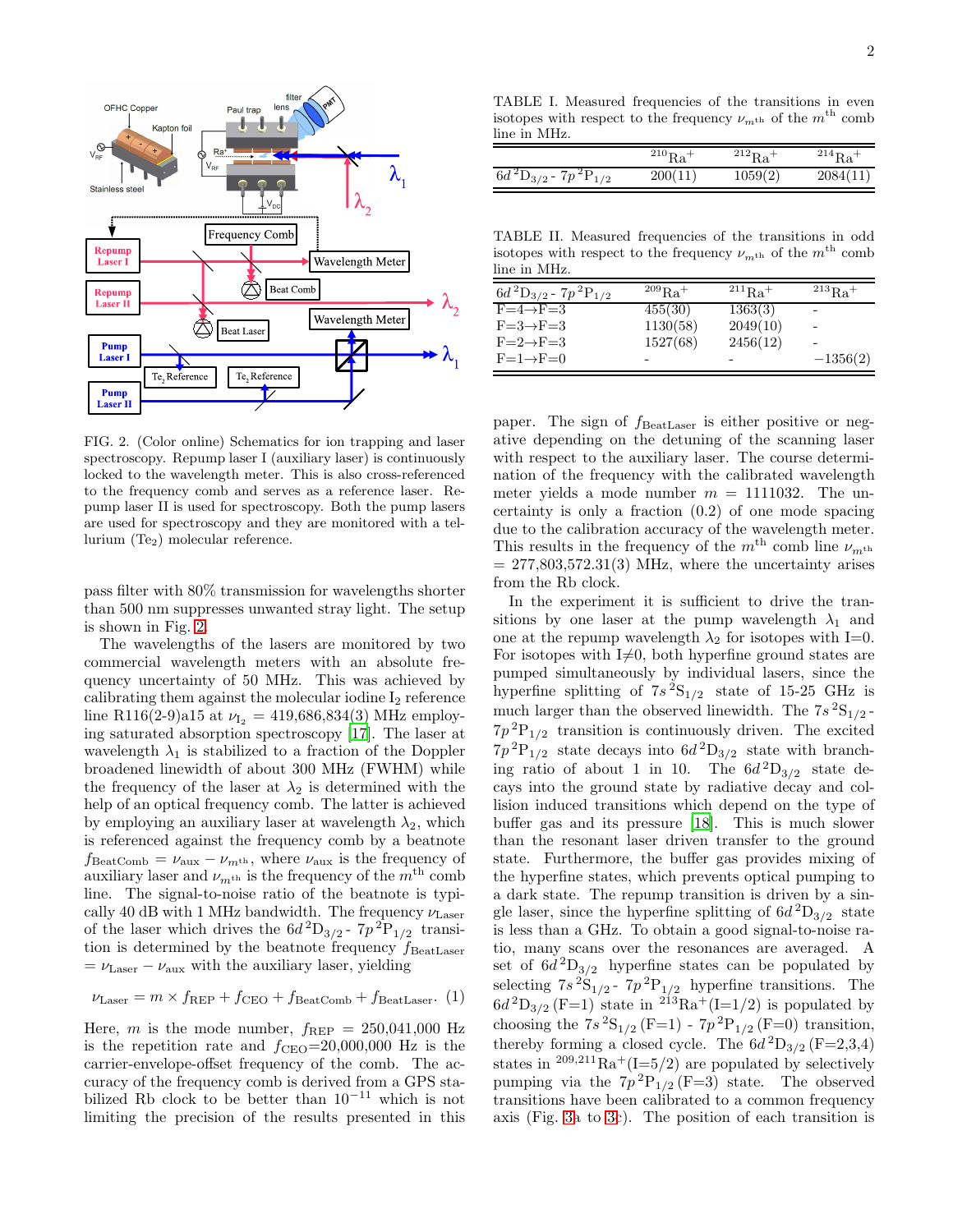

<span id="page-2-0"></span>FIG. 3. (Color online)  $6d^2D_{3/2}$ -  $7p^2P_{1/2}$  transitions in  $209-214}$ Ra<sup>+</sup>. The horizontal axis shows the laser frequency offset from the frequency of  $1111032<sup>th</sup>$  comb line. The solid lines represent a fit with one or three Gaussian functions. (a) Isotopes with I=0. (b) Isotope with I=1/2: The  $6d^{2}D_{3/2} (F=1) - 7p^{2}P_{1/2} (F=0)$  transition is shown. (c) Isotopes with I=5/2: The  $6d^2D_{3/2}$  (F=4,3,2) -  $7p^2P_{1/2}$  (F=3) transitions are shown, where all peaks at low frequency correspond to the  $6d^{2}D_{3/2}$  (F=4) -  $7p^{2}P_{1/2}$  (F=3) transitions.

determined by fitting the data with Gaussian profiles. The measured transitions frequencies are listed in Table [I](#page-1-1) and [II.](#page-1-2) The quoted uncertainties are limited by the statistical precision of the data. The uncertainties due to possible systematic effects such as residual Doppler shifts, pressures shifts, lifetimes, and laser linewidths have been estimated to be on the level of 1 MHz, which is very small compared to the statistical uncertainties.

The isotope shift of a spectral line is commonly parameterized as [\[19](#page-4-7)]

<span id="page-2-1"></span>
$$
\delta\nu_{MM'} = (K_{\rm NMS} + K_{\rm SMS})\frac{M - M'}{MM'} + F_{\rm FS} \,\delta \langle r^2 \rangle_{MM'},\,\,(2)
$$

where  $\delta \nu_{MM'} = \nu_M - \nu_{M'}$ . M and M' are the masses of the reference isotope and the isotope of interest respectively, both in atomic mass units.  $K_{\text{NMS}}$  and  $K_{\text{SMS}}$  are the normal and specific mass shift components and  $F_{\text{FS}}$ is the field shift component.  $\delta \langle r^2 \rangle_{MM'}$  is the difference in mean square nuclear charge radii, which is common to all transitions for a pair of nuclei. Both the specific mass shift and the field shift are characteristic to a particular transition. Here they are defined as the shift of the lower level, minus the shift of the upper level. The normal mass shift can be calculated from the expression  $K_{\text{NMS}} = \nu m_e$ , where  $\nu$  is the transition frequency and  $m_e$  is the mass of electron in atomic mass units.

A King plot analysis [\[20\]](#page-4-8) is used to separate the specific mass shift and the field shift components. Here the transformed isotope shifts  $(\Delta \nu_{MM'}^{\text{King}})$  are used, which are obtained by subtracting the normal mass shift component from the experimentally measured isotope shifts and multiplying both sides of Eq. [\(2\)](#page-2-1) by  $MM'/(M-M')$ . Eq. [\(2\)](#page-2-1) is rewritten as

$$
\Delta\nu_{MM'}^{\text{King}} = K_{\text{SMS}} + F_{\text{FS}} \,\delta \langle r^2 \rangle_{MM'} \frac{MM'}{M - M'} \tag{3a}
$$

<span id="page-2-2"></span>
$$
= \delta \nu_{MM'} \frac{MM'}{M - M'} - K_{\text{NMS}}.\tag{3b}
$$

In a comparison between two different optical transitions  $i$  and  $j$ , the transformed isotope shifts can be written as

<span id="page-2-3"></span>
$$
\Delta\nu_{MM'}^{j,\text{King}} = \frac{F_{FS}^j}{F_{FS}^i} \Delta\nu_{MM'}^{i,\text{King}} + K_{SMS}^j - \frac{F_{FS}^j}{F_{FS}^i} K_{SMS}^i.
$$
 (4)

This is essentially a linear relation of the transformed isotope shifts of one transition  $(\Delta \nu_{MM'}^{j, King})$  against the corresponding shifts of the other transition  $(\Delta \nu_{MM'}^{i,\text{King}})$ . The slope yields the ratio of field shifts and the difference in specific mass shifts appears as the crossing with the abscissa.

 $214Ra<sup>+</sup>$  has been chosen as the reference isotope in order to be consistent with previous work [\[1\]](#page-3-0). The difference in transition frequencies for the even isotopes yields directly the isotope shift. For  $209,211,213$ Ra<sup>+</sup>(I $\neq$ 0) the isotope shifts are given between the centers of gravity of the  $6d^2D_{3/2}$  and  $7p^2P_{1/2}$  states. This requires the magnetic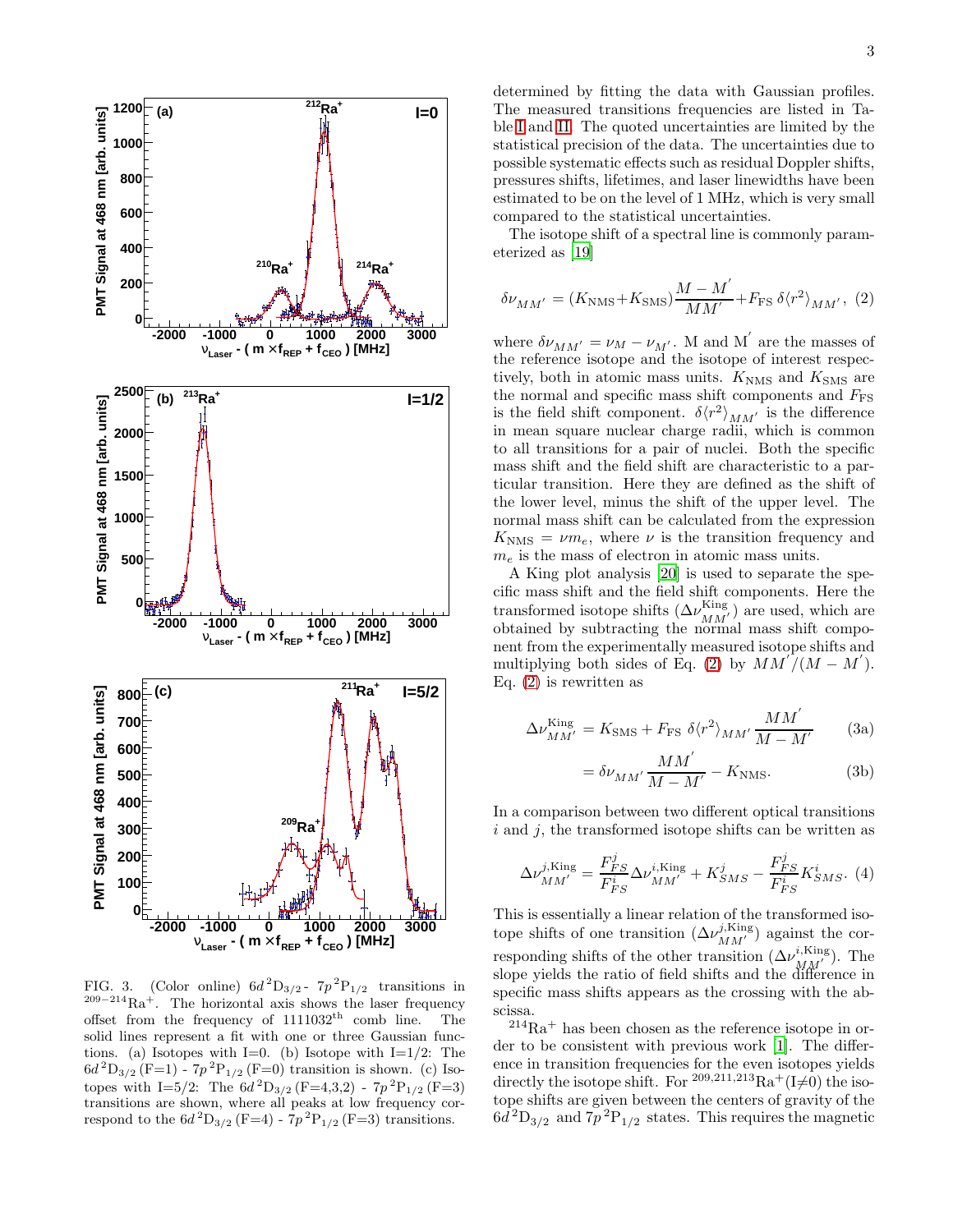<span id="page-3-9"></span>TABLE III. Isotope shifts of  $6d^2D_{3/2}$ -  $7p^2P_{1/2}$  transition in <sup>209</sup>−<sup>214</sup>Ra<sup>+</sup> with the relevant hyperfine constants. The comparatively large error bar on the isotope shift of  $209 \text{Ra}^+$  is a consequence of low signal-to-noise ratio due to lower yield and shorter life time of the isotope.

| Mass       |               | $A(6d^2D_{3/2})$ B $(6d^2D_{3/2})$ A $(7p^2P_{1/2})$ |                   | $\delta\nu_{214,M'}$ |
|------------|---------------|------------------------------------------------------|-------------------|----------------------|
| Number MHz |               | MHz                                                  | <b>MHz</b>        | <b>MHz</b>           |
| 214        |               |                                                      |                   |                      |
| 213        | $528(5)$ [2]  |                                                      | $4525(5)$ [1]     | 707(14)              |
| 212        |               |                                                      |                   | 1025(12)             |
| 211        | $151(2)$ [21] | $103(6)$ [21]                                        | $1299.7(0.8)$ [1] | 1755(14)             |
| 210        |               |                                                      |                   | 1884(16)             |
| 209        |               | 148(10) [21] 104(38) [21] 1276(20) <sup>a</sup>      |                   | 2645(56)             |

<span id="page-3-7"></span><sup>a</sup> Calculated using Eq. [5](#page-3-8)

dipole A and the electric quadrupole B hyperfine con-stants for those states (Table [III\)](#page-3-9). For the  $6d^2D_{3/2}$  state, the hyperfine constants have been derived from measured hyperfine intervals [\[2](#page-3-1), [21](#page-4-9)]. The hyperfine constants A for the  $7p^{2}P_{1/2}$  state are taken from [\[1](#page-3-0)]. For the case of  $209Ra<sup>+</sup>$  no value has been reported. It is derived with the nuclear magnetic moments  $\mu$  [\[22](#page-4-10)] using

<span id="page-3-8"></span>
$$
\frac{A(7p^2P_{1/2},^{209}\text{Ra}^+)}{A(7p^2P_{1/2},^{213}\text{Ra}^+)} = \frac{I(^{213}\text{Ra}^+)}{I(^{209}\text{Ra}^+)} \times \frac{\mu(^{209}\text{Ra}^+)}{\mu(^{213}\text{Ra}^+)}.
$$
 (5)

The measured isotope shifts for all the even and odd isotopes  $(^{209-214}Ra^{+})$  and the relevant hyperfine constants for the  $6d^2D_{3/2}$  and  $7p^2P_{1/2}$  states in case of isotopes with  $I\neq 0$  are given in Table [III.](#page-3-9)

A King plot of the transformed isotope shifts of the measured  $6d^2D_{3/2}$  -  $7p^2P_{1/2}$  transition against the corresponding shifts of the  $7s^1S_0$ -  $7s7p^1P_1$  transition in neutral radium [\[1\]](#page-3-0) is shown in Fig. [4.](#page-3-10) The values for the atomic masses of the isotopes are taken from [\[23\]](#page-4-11). The normal mass shift coefficient of the  $6d^2D_{3/2}$ -  $7p^2P_{1/2}$  transition in ionic radium is  $K_{\text{NMS}}$  $= 152.4$  GHz amu. For the  $7s<sup>1</sup>S<sub>0</sub> - 7s7p<sup>1</sup>P<sub>1</sub>$  transition in neutral radium, the normal mass shift coefficient is  $K<sub>NMS</sub> = 340.8$  GHz amu. Plotting the transformed isotope shifts against each other show that the data satisfies a linear relation within the measurement uncertainties (Fig. [4\)](#page-3-10). The slope determines the ratio of field shift coefficients,  $F_{FS}^{1079 \text{ nm}}/F_{FS}^{482 \text{ nm}} = -0.342(15)$ . The abscissa

determines the difference of the specific mass shift to be  $-1.9(1.1)$  THz amu.

In summary, online laser spectroscopy has been performed using a range of trapped, short-lived radium isotopes <sup>209−214</sup>Ra<sup>+</sup>. Isotope shifts of  $6d^2D_{3/2}$ - $7p^{2}P_{1/2}$  transition have been determined. A comparison between these isotope shifts with another optical transition is made using a King plot analysis. This yields the ratio of the field shifts and difference in the specific mass shifts between the two transitions. This provides a test of the atomic theory of  $Ra^+$  at the few percent level, in particular of the  $6d^2D_{3/2}$  states which are relevant for an APV measurement.



<span id="page-3-10"></span>FIG. 4. (Color online) King plot of the transformed isotope shifts (Eq. [3b](#page-2-2) and [4\)](#page-2-3) of measured  $6d^2D_{3/2}$  -  $7p^2P_{1/2}$  transition (1079 nm) for the isotope chain <sup>209–214</sup>Ra<sup>+</sup> against the corresponding shifts of the  $7s^1S_0$ -  $7s7p^1P_1$  transition (482) nm) in neutral radium isotopes. The uncertainties of the measured shifts of the 482 nm line in neutral radium are below 8 MHz. This leads to error bars which are smaller than the size of markers in this plot.

The authors would like to acknowledge support from KVI technical staff. O. Dermois and L. Huisman have contributed significantly for design and set up of the experiment. This research was supported by the Nederlandse Organisatie voor Wetenschappelijk Onderzoek (NWO) and the Stichting voor Fundamental Onderzoek der Materie (FOM) under program 114 ( $TRI\mu$ P) and FOM projectruimte 06PR2499.

- <span id="page-3-0"></span>[1] K. Wendt et al., Z. Phys. D 4, 227 (1987).
- <span id="page-3-1"></span>[2] O. O. Versolato et al., Phys. Rev. A  $82$ ,  $010501(R)$  $(2010)$ ; G. S. Giri et al., Can. J. Phys. 89, 69  $(2011)$ .
- <span id="page-3-2"></span>[3] V. A. Dzuba, V. V. Flambaum, and J. S. M. Ginges, Phys. Rev. A 63, 062101 (2001).
- [4] R. Pal, D. Jiang, M. S. Safronova, and U. I. Safronova, Phy. Rev. A 79, 062505 (2009).
- [5] B. K. Sahoo et al., Phys. Rev. A  $76$ , 040504(R) (2007).
- <span id="page-3-3"></span>[6] L. W. Wansbeek *et al.*, Phys. Rev. A  $78$ ,  $050501(R)$

(2008); O. O. Versolato et al., Can. J. Phys. 89, 65 (2011).

- <span id="page-3-4"></span>[7] N. Fortson, Phys. Rev. Lett. 70, 2383 (1993).
- <span id="page-3-5"></span>[8] J. A. Sherman, A. Andalkar, W. Nagourney, and E. N. Fortson, Phys. Rev. A 78, 052514 (2008); T. W. Koerber, M. Schacht, W. Nagourney, and E. N. Fortson, J. Phys. B 36, 637 (2003).
- <span id="page-3-6"></span>[9] C. S. Wood *et al.*, Science **275**, 1759 (1997).
- [10] S. C. Bennett and C. E. Wieman, Phys. Rev. Lett. 82,